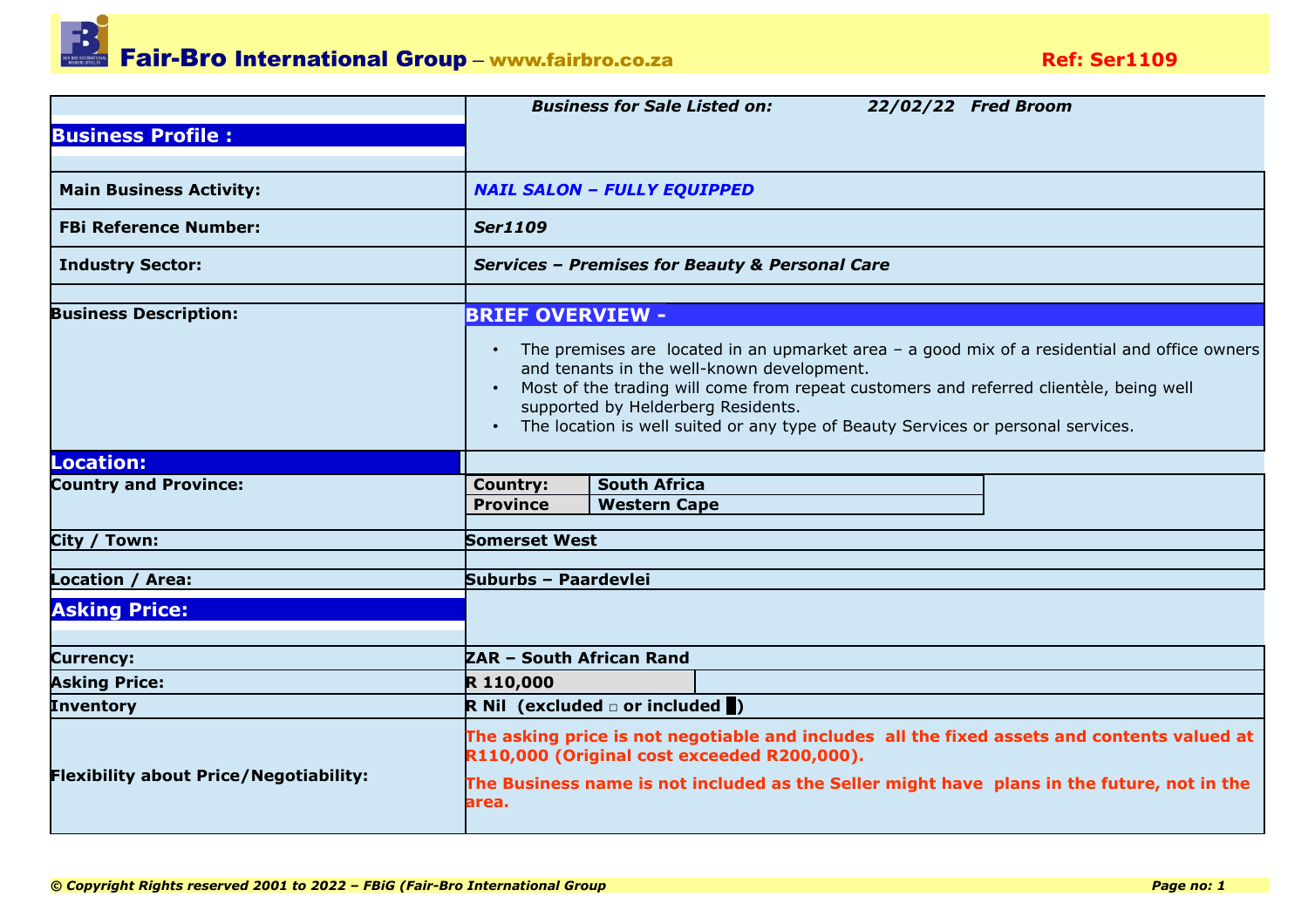

| <b>Financial Information:</b>                       | The Financial Information is based on the original business was operated by the<br>1 <sup>st</sup> owner, prior to the advent of COVID and its ramifications.                                                                                                                                                                                                                                                                                                                                                                                                                                                                       |             |  |                                           |        |                                  |             |                          |
|-----------------------------------------------------|-------------------------------------------------------------------------------------------------------------------------------------------------------------------------------------------------------------------------------------------------------------------------------------------------------------------------------------------------------------------------------------------------------------------------------------------------------------------------------------------------------------------------------------------------------------------------------------------------------------------------------------|-------------|--|-------------------------------------------|--------|----------------------------------|-------------|--------------------------|
| Turnover:                                           | <b>Annual:</b>                                                                                                                                                                                                                                                                                                                                                                                                                                                                                                                                                                                                                      | $\mathbf R$ |  | 900,000                                   | month: | <b>Monthly ave per</b>           | $\mathbf R$ | 75,000                   |
| Gross Profit %/Markup %:                            | <b>Gross Profit %</b>                                                                                                                                                                                                                                                                                                                                                                                                                                                                                                                                                                                                               |             |  | 50 % - Approx                             |        | Markup %                         |             | 100% approx              |
| Owner/s Profit: EBITDO - before owner/s<br>drawings | <b>Annual:</b>                                                                                                                                                                                                                                                                                                                                                                                                                                                                                                                                                                                                                      | R           |  | 240,000                                   | month: | Monthly ave per                  | $\mathbf R$ | 20,000                   |
| <b>ROI %:</b>                                       | 145<br>$\%$ per annum                                                                                                                                                                                                                                                                                                                                                                                                                                                                                                                                                                                                               |             |  |                                           |        |                                  |             |                          |
| <b>Other Information:</b>                           |                                                                                                                                                                                                                                                                                                                                                                                                                                                                                                                                                                                                                                     |             |  |                                           |        |                                  |             |                          |
|                                                     |                                                                                                                                                                                                                                                                                                                                                                                                                                                                                                                                                                                                                                     |             |  |                                           |        |                                  |             |                          |
|                                                     | <b>TOTAL STAFF</b>                                                                                                                                                                                                                                                                                                                                                                                                                                                                                                                                                                                                                  |             |  | <b>Monthly Staff:</b>                     |        | <b>Weekly Staff:</b>             |             | <b>Casual Staff:</b>     |
| <b>Total Number of staff:</b>                       | <b>4 work stations</b>                                                                                                                                                                                                                                                                                                                                                                                                                                                                                                                                                                                                              |             |  |                                           |        |                                  |             |                          |
|                                                     |                                                                                                                                                                                                                                                                                                                                                                                                                                                                                                                                                                                                                                     |             |  |                                           |        |                                  |             |                          |
| Year Established/Acquired by present owner:         | <b>Year Established</b>                                                                                                                                                                                                                                                                                                                                                                                                                                                                                                                                                                                                             |             |  | 2016                                      |        | <b>Acquired by present owner</b> |             | 2021                     |
| Ownership:                                          | <b>Sole Proprietor</b>                                                                                                                                                                                                                                                                                                                                                                                                                                                                                                                                                                                                              |             |  | <b>Partnership</b>                        |        | <b>Pty Ltd</b>                   |             | <b>Close Corporation</b> |
|                                                     | <b>YES</b>                                                                                                                                                                                                                                                                                                                                                                                                                                                                                                                                                                                                                          |             |  |                                           |        |                                  |             |                          |
| <b>Potential to Relocate:</b>                       | <b>Level of relocation</b><br><b>High</b><br>Highly portable. Business not bound to any area.                                                                                                                                                                                                                                                                                                                                                                                                                                                                                                                                       |             |  |                                           |        |                                  |             |                          |
|                                                     | Medium<br>Can be relocated with very little disruption                                                                                                                                                                                                                                                                                                                                                                                                                                                                                                                                                                              |             |  |                                           |        |                                  |             |                          |
|                                                     | Relocation is possible, but not advised.<br>Low                                                                                                                                                                                                                                                                                                                                                                                                                                                                                                                                                                                     |             |  |                                           |        |                                  |             |                          |
|                                                     | Zero                                                                                                                                                                                                                                                                                                                                                                                                                                                                                                                                                                                                                                |             |  | X Business cannot be relocated            |        |                                  |             |                          |
| <b>Additional Information:</b>                      |                                                                                                                                                                                                                                                                                                                                                                                                                                                                                                                                                                                                                                     |             |  | <b>DISCLAIMER REGARDING INFORMATION -</b> |        |                                  |             |                          |
|                                                     | No representation or warranty, express or implied, is given as to the accuracy or<br>completeness of the contents of this profile.<br>The only representations and warranties that will be made are those that may eventually be<br>$\bullet$<br>included in a definitive agreement to the proposed sale of the vendors' interests in the<br>business.<br>Neither this profile nor any of the information contained in it shall form the basis of any<br>$\bullet$<br>contract for such sale, nor does it constitute an offer, invitation or inducement to purchase or<br>acquire any shares in the business or any interest in it. |             |  |                                           |        |                                  |             |                          |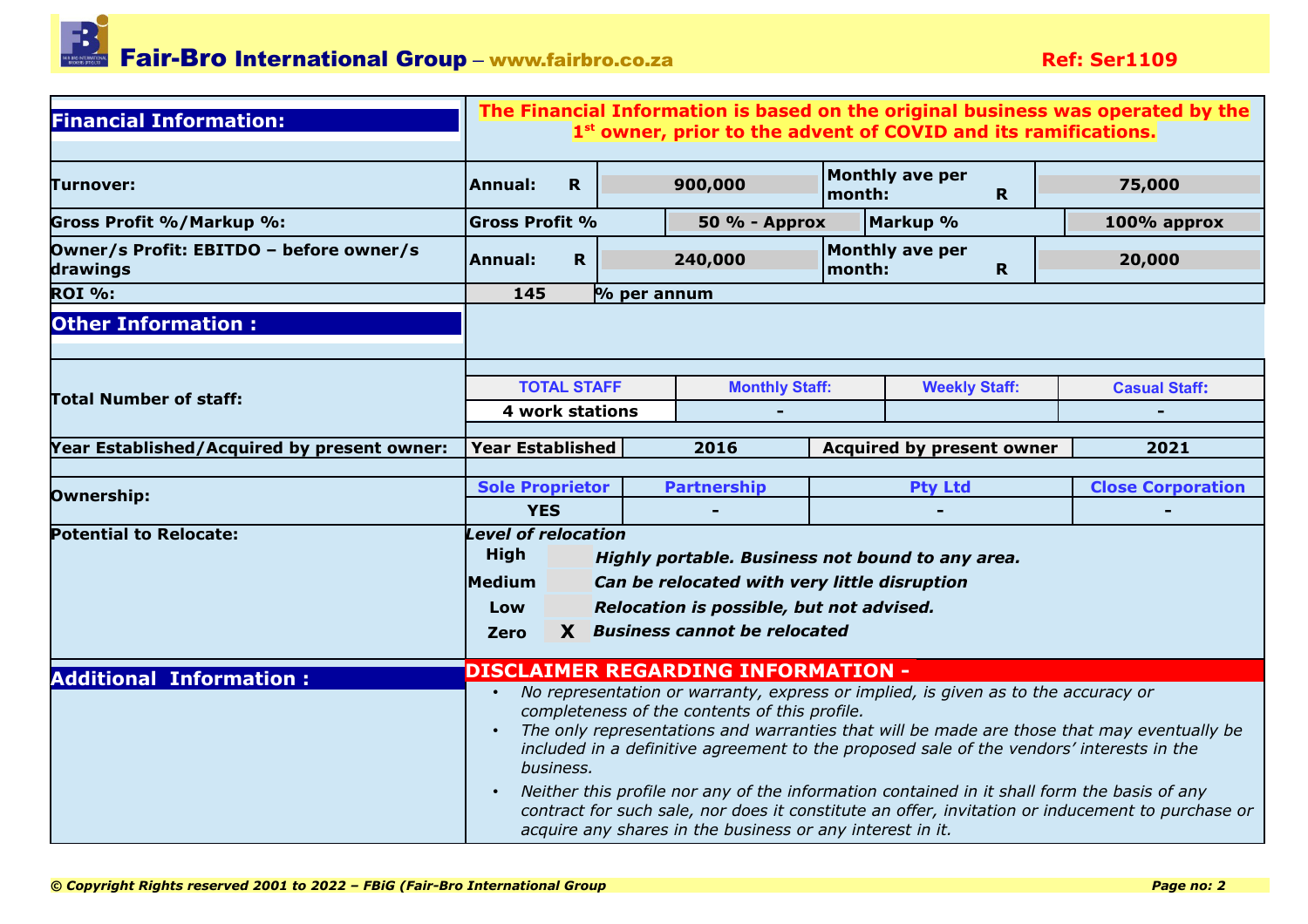| <b>GENERAL INFORMATION -</b>                                                                                                                                                                                                                                                                                                                                                                                                                                                                                                           |
|----------------------------------------------------------------------------------------------------------------------------------------------------------------------------------------------------------------------------------------------------------------------------------------------------------------------------------------------------------------------------------------------------------------------------------------------------------------------------------------------------------------------------------------|
| The business achieved great trading before the COVID débâcle and strict lock-down.<br>Trading improved considerably as the regulations eased, but the owner took a decision to<br>move back to Gauteng.<br>The ground floor premises are 84.79m2 in extent and well appointed and equipped.<br>• The rental is R17,984 per month (excluding VAT) and the terms and period can be negotiated<br>with the landlord, depending on the final lease arrangements.<br>The business cannot be relocated, due to the obligations of the lease. |
| <b>FINANCIAL INFORMATION -</b>                                                                                                                                                                                                                                                                                                                                                                                                                                                                                                         |
| Detailed financials were not provided, but the figures stated above are gleaned from the<br>information available.<br>Historical trading figures are not available and the opportunity will depend on the Buyer's<br>$\bullet$<br>plans and trading for the premises.<br>• A full list of the contents will be to verify the assets and the fitted premises.                                                                                                                                                                           |
| <b>POTENTIAL -</b>                                                                                                                                                                                                                                                                                                                                                                                                                                                                                                                     |
| The business requires a proactive owner that can establish, or relocate an existing business,<br>$\bullet$ .<br>to a sought after and popular location.<br>Someone in a personal services/beauty salon business looking to increase the footprint/brand<br>$\bullet$<br>in Somerset West area.<br>The salon business has operated from the location for 5 years and this could be a great<br>opportunity for someone in the Beauty Services Sector, wishing to establish their own<br>business.                                        |
| <b>REASON FOR SELLING -</b>                                                                                                                                                                                                                                                                                                                                                                                                                                                                                                            |
| Personal reasons. The current operator took over the location from the first owner, who<br>relocated to Gauteng.<br>• The current owner lacked the experience to develop the business to its potential.                                                                                                                                                                                                                                                                                                                                |
| <b>HANDOVER -</b>                                                                                                                                                                                                                                                                                                                                                                                                                                                                                                                      |
| The Landlord will hand-over the contents, once the same have been paid for and the lease is<br>signed.                                                                                                                                                                                                                                                                                                                                                                                                                                 |
| <b>PROOF OF FUNDING REQUIREMENT -</b>                                                                                                                                                                                                                                                                                                                                                                                                                                                                                                  |
| • Interested parties MUST be able to demonstrate that they have access to the required funds<br>to finance a cash transaction purchase.<br>In terms of the Broker's mandate, the Seller will not entertain any discussions, or consent to<br>$\bullet$<br>provide any details or documentation; or accept any offer unless you first meet this criteria.<br>The Potential Buyer will need to provide proof of the financial requirements.                                                                                              |